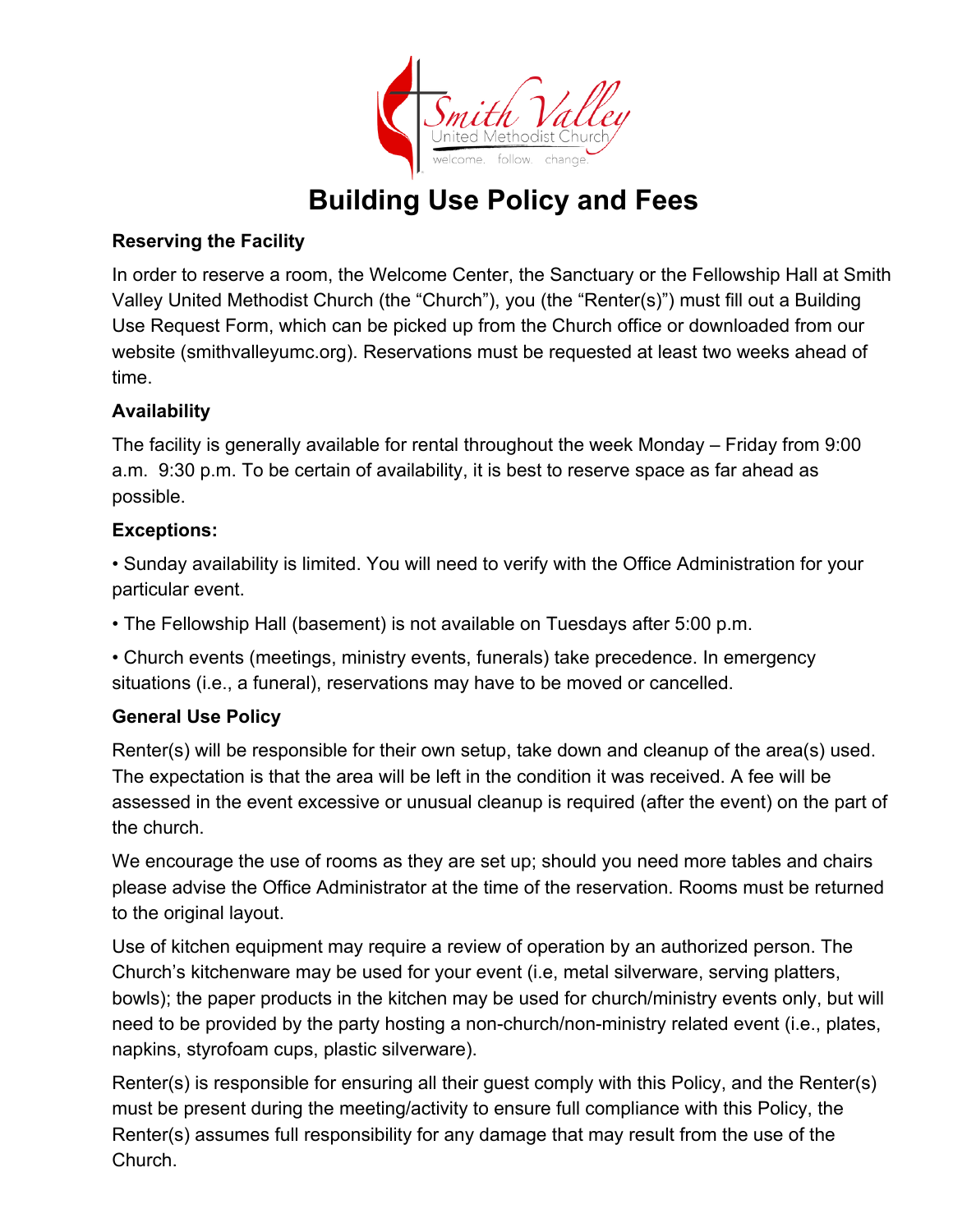Abuse of Church property or violations of the general rules of conduct shall be grounds for denial of continued use. By signing the Building Use Request Form, Renter(s) agrees to assume legal liability for injury or damage to the person(s) or property of the Church and/or damages caused by their guests, or any equipment owned by the Church. The Renter(s) agrees to hold the Church harmless in the event of any injury or damage.

#### **Building Use Fees**

The security deposit (for wedding rentals) shall be due upon approval of the Building Use Request. The security deposit is required to secure reservation of the room(s) requested, and shall be held in case there is damage to the facility and/or extraordinary cleaning. If there is damage to the facility, or the event is cancelled by the Renter(s) within 7 days before the event the security deposit may be retained by the Church. The Church reserves the right to charge fees above the security deposit if the damage and/or cleaning required exceed the amount of the security deposit.

It is suggested that the security deposit be paid by separate check. The check will remain uncashed so that it can be returned to the Renter(s) upon completion of the event, provided it is not retained for the reasons outlined above.

Rooms not listed in the fee schedule (basement classrooms, nurseries and others) are not available except upon special request and approval of the use of the room(s) by the church administrator responsible for the room(s). Fees for these rooms shall be determined based on the specific request.

Furnishings in the sanctuary (including pulpit, lectern, altar rails, altar, etc.) shall not be moved without the approval of the church administrator. Sanctuary furnishings shall only be moved by the Church, not the Renter(s). If any of these furnishings need to be moved it will be noted on the Building Use Request which shall include a description of which furnishings are to be moved.

Musical instruments (sanctuary organ, all pianos, all Church-owned instruments, and instruments owned by individuals and used for the Church worship services) are not for use unless specifically requested on the Building Use Request Form and approved by the Music Director. In some cases the use of the Church musical instruments may be approved but require the services of a Church instrumentalist for a fee to be determined based on the specific request.

No group may use the Sanctuary audio-visual systems without specific approval. Requests to use Sanctuary audio-visual equipment shall be requested on the Building Use Request Form. In some cases approval of the use a Sanctuary audio-visual system may be contingent upon the equipment being operated by a member of the Audio/Visual team for a fee to be determined based on the specific request.

Cancellations or modifications by a User to any requests shall be made via the Church Office as far in advance as possible, and a written confirmation from the Renter(s) for the cancellation must be submitted within five days of the verbal notification to the Church Office.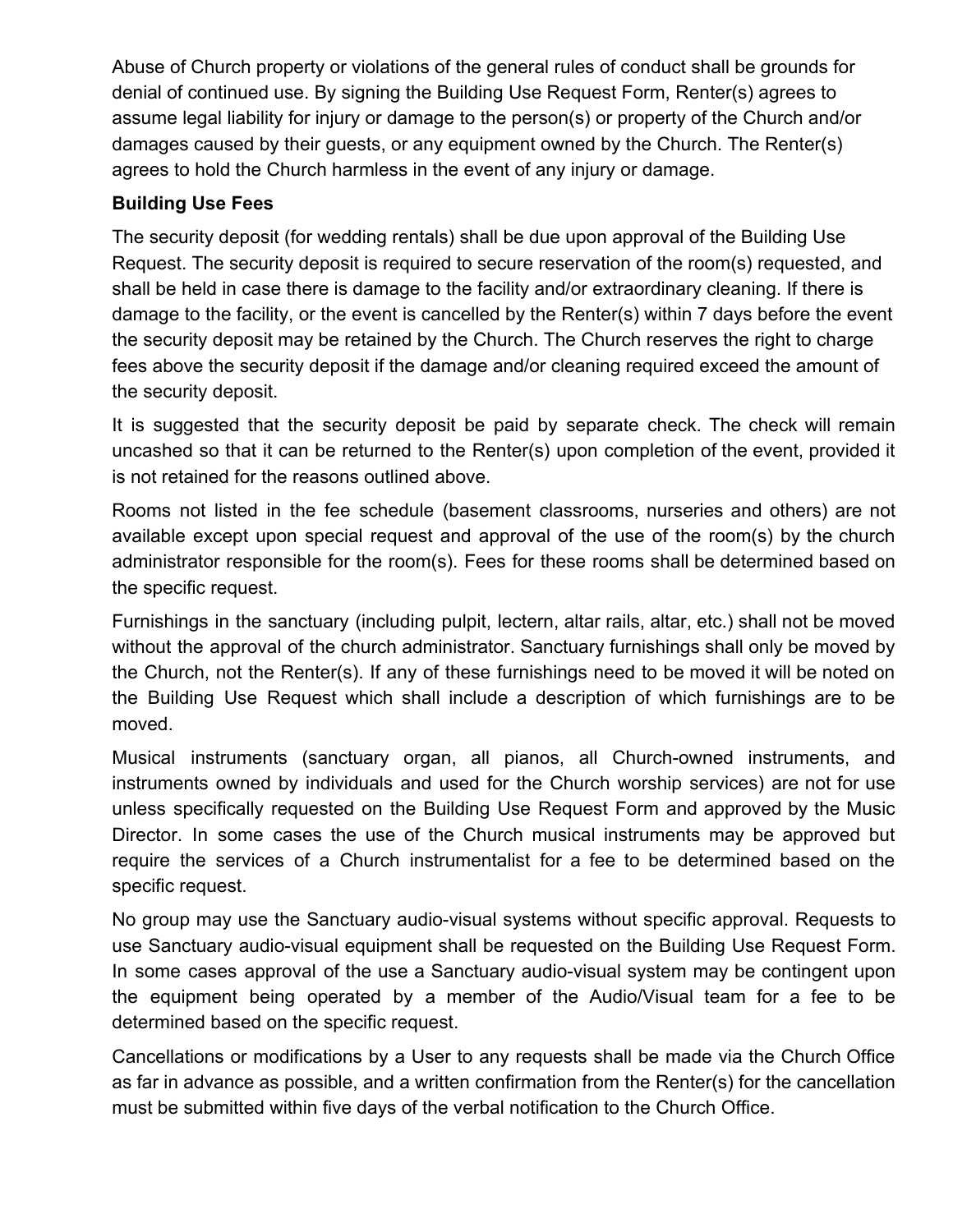#### **Restrictions:**

● Consumption and open containers of alcoholic beverages, illegal drug use or possession of any kind, gambling, or the use of anti-Christian media (including electronic media) are prohibited on Church property;

- There is no smoking in the Church building or within 8 feet of any entrance, per Indiana law;
- Food or drinks are not permitted in the Sanctuary;

• Taking Church equipment from the premises for personal use (includes all tables and chairs) is not permitted;

- Do not move liturgical/musical furniture without permission;
- Tape or string can hang decorations; tape must be removed completely.
- Do not use Duct tape on the floors, walls or doors; masking tape or scotch tape is a usable alternative;

● No candles or open flames are permitted inside the Church unless specifically approved in advance by the Office Administrator.

• Use of Welcome Center Audio/Video equipment may require a review of operation by an authorized person. Renter(s) should check the box to request use of equipment on **Building Request Form** so review of operation instruction can be setup prior to event start.

#### **Damage and Liabilities:**

• All Renter(s) assume full responsibility for any damage that may result from the use of facilities.

● Creating holes in walls or ceilings, or punching or drilling holes in the parking lot, sidewalk, or movement of soil/dirt in the outside area, or cutting of shrubs and trees is considered damage to the Church facilities and will not be tolerated. The Office Administrator shall report any damage and the Renter(s) shall pay for the repair and restoration of the damage.

• Abuse of Church property or violations of the general rules of conduct shall be grounds for denial of continued use.

● By signing the **Building Use Request Form**, Renter(s) agrees to assume legal liability for injury or damage to the persons or property of the Renter(s) and other Guests of the Renter, or the equipment they own and use. The Renter(s) agrees to hold the Church harmless in the event of any injury or damage.

• Renter(s) are fully responsible for the care and protection of minors attending or participating in the Renter(s) activity. The Church is not responsible for the care and safety of minors attending the Renter(s) event. The Renter(s) shall ensure compliance with the Church Child Protection Policy by all guests of the Renter(s).

• The church will not be responsible for personal property left in the building.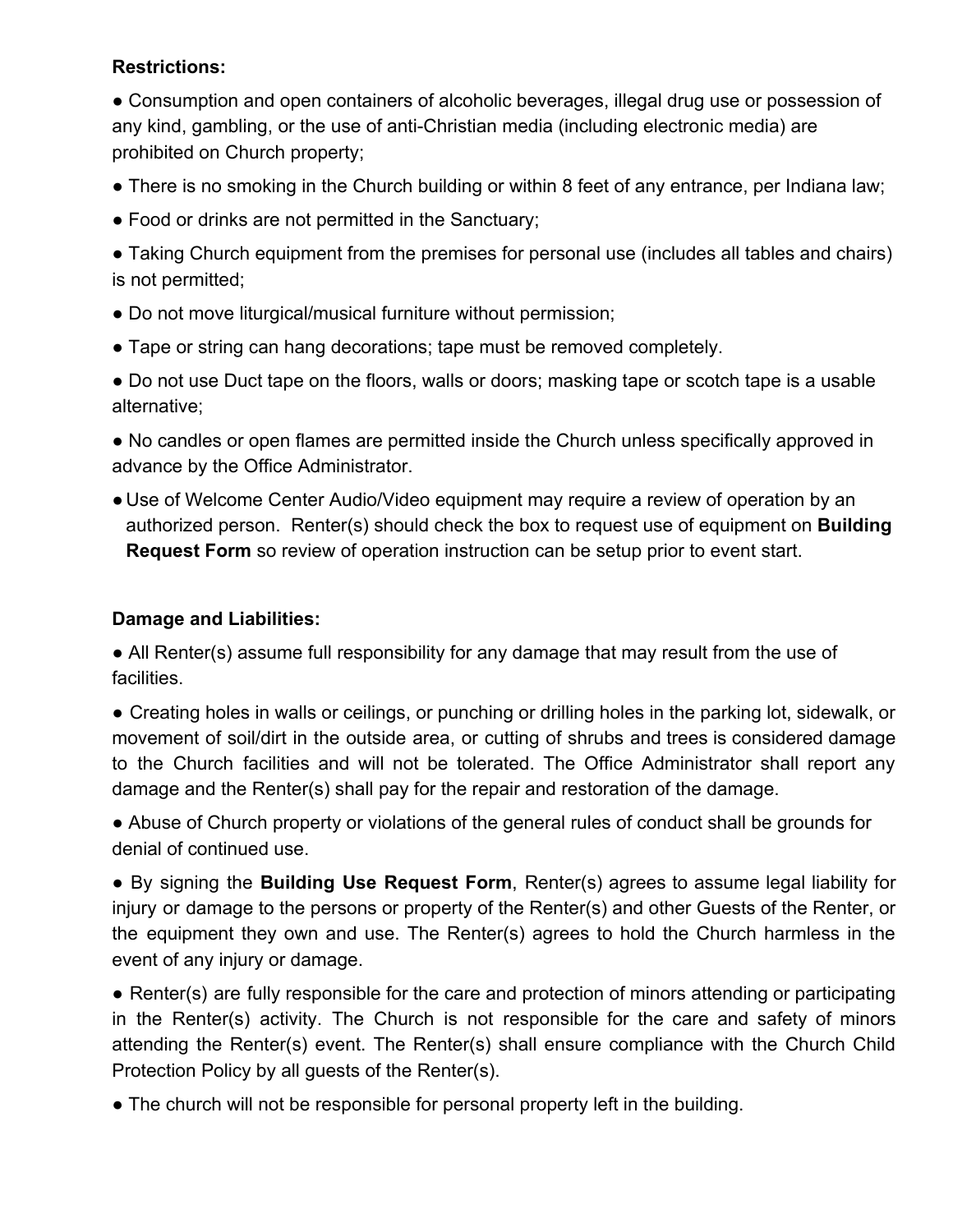**MEMBERS & REGULAR ATTENDEES OF SMITH VALLEY UMC ("Members" hereafter) may reserve the building for up to 6 hours for a flat rate of \$25. For events longer than 6 hours, approval will be needed from the church administrator (for non-wedding use). This fee is used to offset costs of facility use.**

• Members of Smith Valley UMC may use the facilities for non-ministry purposes by filling out a Building Use Request Form and obtaining prior approval.

• Rental by members is intended for use by members or their immediate family only (Parents, siblings, and children). The member should always be present when reserved under the member rate. If the member reserves the space for a third party, the third party is responsible for non-member rental fees.

• Keys will NOT be handed out to members renting the facility. Doors will be unlocked/locked at

a time specified on the request form

• A free will donation for custodial services is welcomed.

### **NON-MEMBERS \$25 per hour for up to 6 hours + \$50 cleaning fee will be charged if used for more than 3 hours**

• Non-members of Smith Valley UMC ("renters" hereafter) may use the facility for non-ministry purposes by filling out a Building Use Request Form and obtaining prior approval.

• A security deposit of \$50 will be requested one week prior to the event for the use of the facilities; this deposit will be returned should the building be left in the condition in which it was found.

• An additional amount of \$20/hour will be charged if the facility is requested for more than 6 hours.

• If rented for more than 3 hours a \$50 cleaning fee will be charged.

• Keys will NOT be handed out to renters. Doors will be unlocked/locked at a time specified on the request form.

| Rental<br>length | $1$ hr. | 2 hrs. | 3 hrs. | 4 hrs.<br>$+(cleaning$<br>fee) | 5 hrs. | 6 hrs. | 7 hrs<br>(add. \$20)<br>for $>6$ hrs) |
|------------------|---------|--------|--------|--------------------------------|--------|--------|---------------------------------------|
| cost             | \$25    | \$50   | \$75   | \$150                          | \$175  | \$200  | \$245                                 |

Example rates: